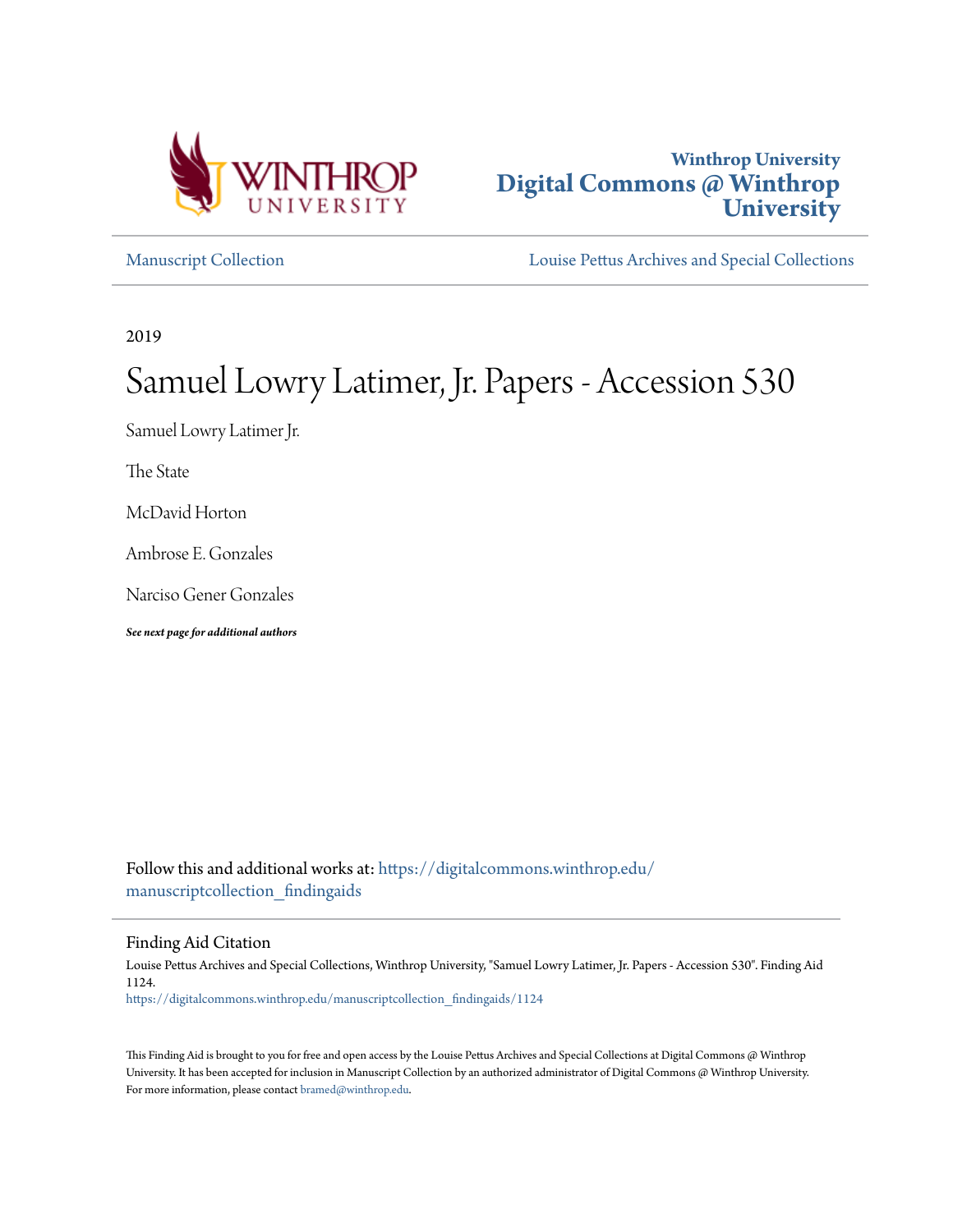#### **Authors**

Samuel Lowry Latimer Jr., The State, McDavid Horton, Ambrose E. Gonzales, Narciso Gener Gonzales, and William Elliott Gonzales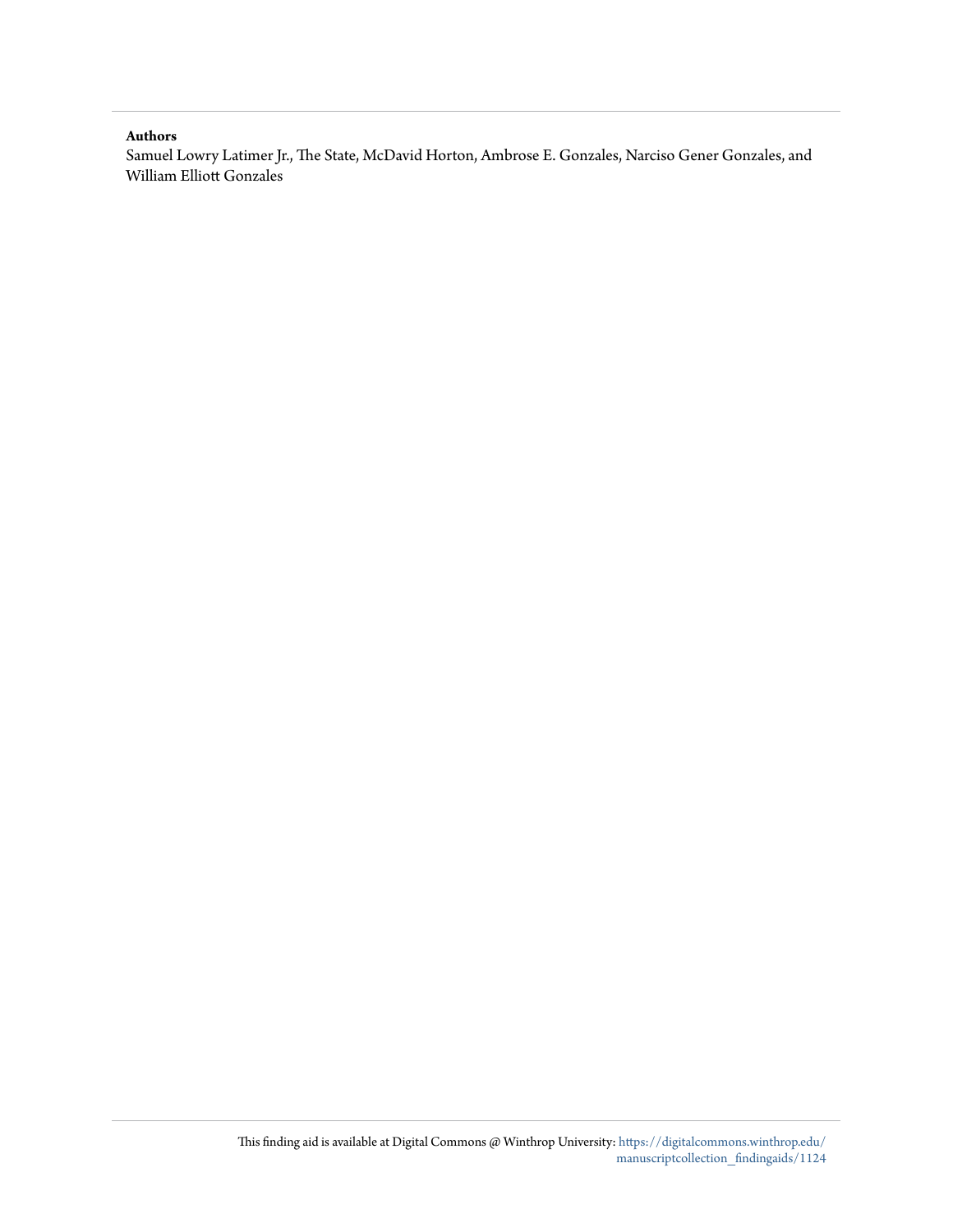# **WINTHROP UNIVERSITY LOUISE PETTUS ARCHIVES & SPECIAL COLLECTIONS**

# **MANUSCRIPT COLLECTION**

# **ACCESSION 530**

# **SAMUEL LOWRY LATIMER, JR. PAPERS**

1928-1975

2 Boxes, 11 Folders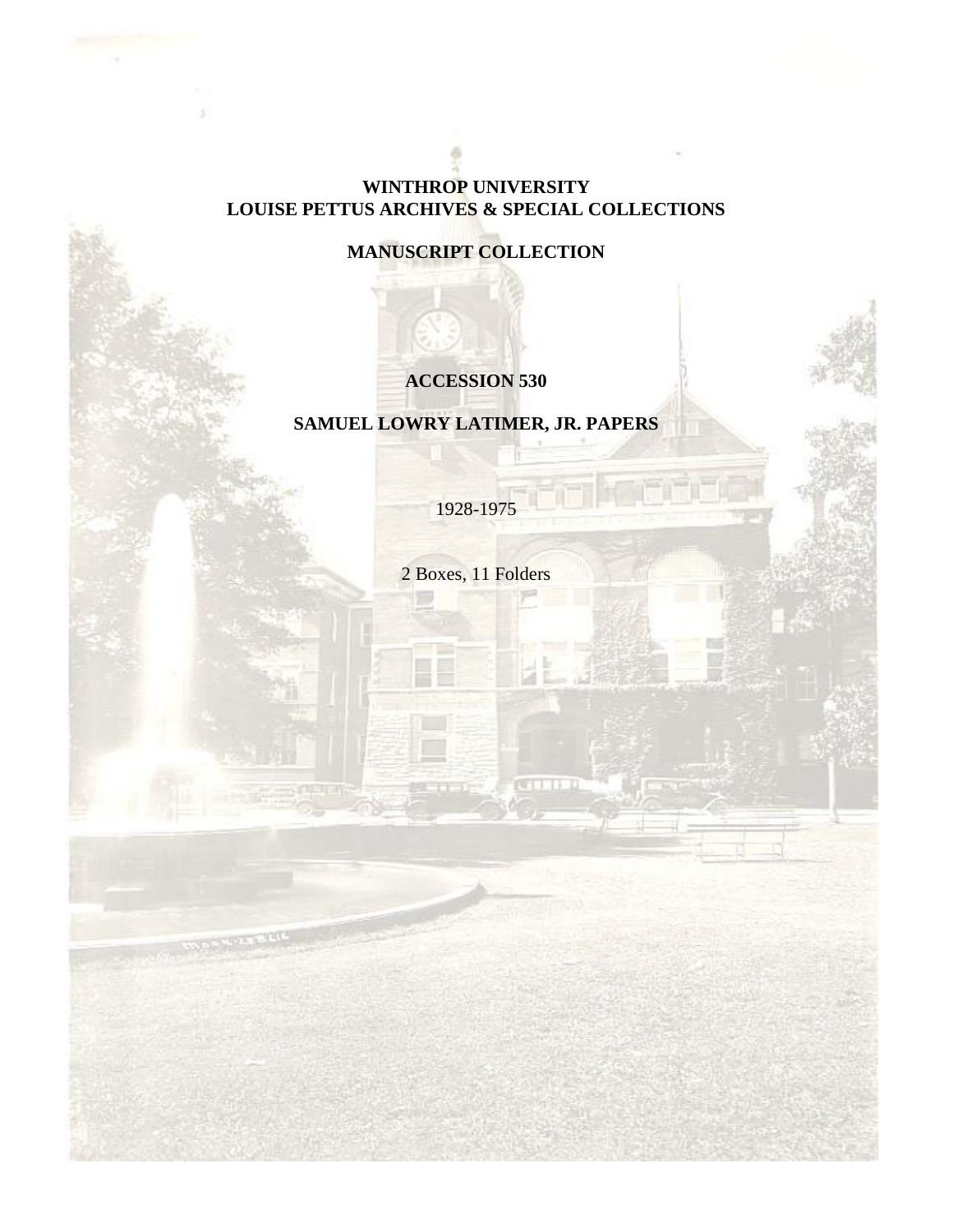# **WINTHROP UNIVERSITY LOUISE PETTUS ARCHIVES AND SPECIAL COLLECTIONS**

#### **MANUSCRIPT COLLECTION**

ACC. NO.: 530 PROCESSED BY: Leslie M. Brown ADDITIONS:  $\qquad \qquad$ ,  $\qquad \qquad$ , DATE: October 25, 1984 NO. OF SECTIONS: 3

#### **SAMUEL LOWRY LATIMER, JR. PAPERS**

**I**

The Samuel L. Latimer, Jr. papers were deposited with the Winthrop University Archives and Special Collections by Mr. George W. Dunlap on October 3, 1983.

> Linear feet of shelf space occupied: .50 feet Approximate number of pieces: 1000

Restrictions: Open to researchers under the rules and regulations of the Louise Pettus Archives & Special Collections at Winthrop University.

Literary Rights: For information concerning literary rights please contact the Louise Pettus Archives & Special Collections at Winthrop University.

Scope and Content Note: **The personal papers of Samuel Lowry Latimer, Jr. (1891-1975) who was the Managing Editor of the** *State* **newspaper (1938-1961) and native of York, South Carolina. The papers include insurance, financial and tax records, various state-related pamphlets, photographs (mainly from**  *The State* **newspaper) and postcards, and galley proofs of** *Three Scores and Ten***, a history of** *The State* **written by Mr. Latimer (published in 1970 under the title** *The Story of The State and the Gonzales Brothers***, see appendix #2). Also included are items of personal and business correspondence of Mr. Latimer and Major McDavid Horton (1884-1941) (editor of** *The State* **from 1938 to 1941), various personal items and memorabilia from Mr. Latimer's two trips abroad, newspaper clippings and articles relating to or published in** *The State***, critiques of** *The Story of The State and the Gonzales Brothers* **done by Mrs. Albert D. (May) Oliphant, and several miscellaneous newspaper articles**. **One of the major subjects of the collection is founding of** *The State* **newspapers and the Gonzales Brothers. The Gonzales brothers are Narciso Gener Gonzales (1858-1903), Ambrose Elliott Gonzales (1857-1926), and William Gonzales (1866-1937) and the former two founded** *The State* **newspaper in Columbia, SC in 1891. Narciso would later be gunned down on January 15, 1903 (he died four days later) by James H. Tillman. James Tillman was Lieutenant Governor of South Carolina (and nephew of SC Senator Benjamin Tillman) and was a frequent target of criticism by the paper. Tillman would be acquitted by a jury despite many witnesses and received no punishment.**

Disposition of Items: "The World" removed on February 6 1985 to Oversize Collection.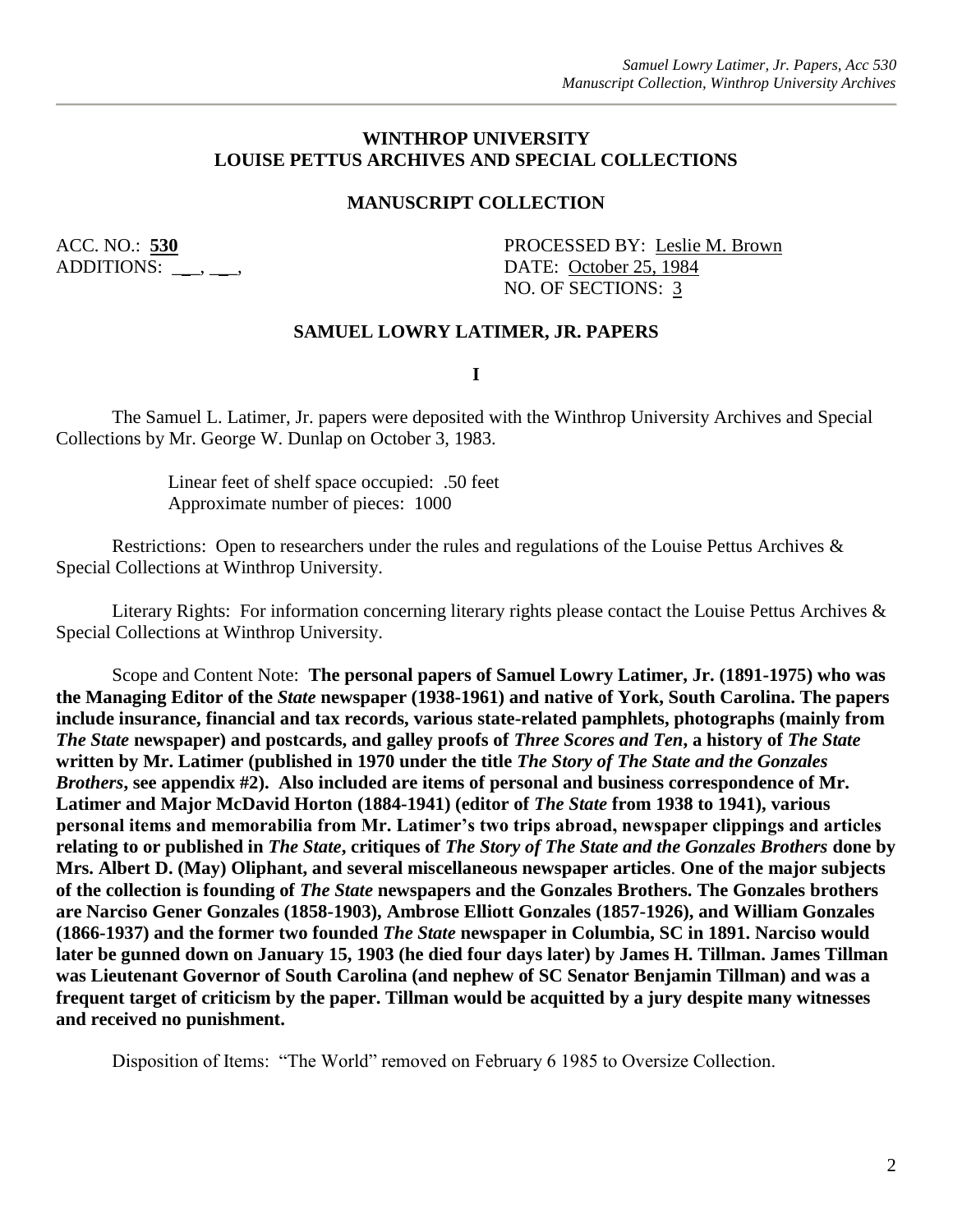# **II**

#### **BIOGRAPHICAL DATA**

#### **McDAVID HORTON (1884-1941)**

To many South Carolinians today *The State* newspaper is a legacy. Since the first issue of 1891, it has reflected much of South Carolina's history in its pages and has revealed the opinions of many ages and men. Perhaps two of the greatest men to spend their lives working for *The State* were Major McDavid Horton and Dr. Samuel Lowry Latimer, Jr. These two men served in many capacities on the newspaper's staff, most notably as managing editors and editors. Together, Horton and Latimer provided sixty-nine years of able, capable service to *The State-Record* Company.

McDavid Horton was the fourth son of Eberle Roscoe and Laura McDavid Horton. Bon on the 10<sup>th</sup> of March, 1884 in Liberty, S.C., he spent most of his middle years, but in 1903, at age 19, he entered Furman University. He transferred to Mercer University (Georgia) in 1904, where he completed his college career. Then on the 18<sup>th</sup> of July, 1904, McDavid Horton married Miss Sarah Flinn of Columbia. They had one daughter, Sallie, and were married for twenty-three years, until Sarah died suddenly in August, 1930.

Horton began his newspaper career as a reporter for the *Greenville News* in 1900. From these, he became editor of *The Columbia Record* and finally came to *The State* as city editor just prior to the outbreak of World War I. When the United States entered World War I, Horton enlisted in the army. He received training at the First Officer's Training camp, Fort Oglethorpe, Georgia and later at Fort Sill and Columbia' s Camp Jackson. Assigned to the 316<sup>th</sup> Field Artillery of the 81<sup>st</sup> (Wildcat) Division, he served with the American forces in France until March, 1919 when he returned to the United States to work as chief assistant to Senator Nathaniel Banksdale Dial. After one year, he left Washington and returned to Anderson, S.C. to join his father and brother in business as an executive officer of the Anderson Gas and Utilities Company and the Anderson Real Estate and Investment Company. Even after his return to civilian life, Horton continued taking reserve military training during the summers and rose from the rank of captain to that of major. This was to continue throughout his career.

In 1922 McDavid Horton returned to *The State* as managing editor, succeeding W.W. Ball who went to work for the *Charleston News and Courier*. He served as managing editor until January, 1938 when he became editor upon the death of co-founder and then-editor, president and publisher William Gonzales. On the 18<sup>th</sup> of October, 1941 McDavid Horton's promising career was cut short when he died suddenly of a cerebral hemorrhage.

Horton was known as an honest, fair, strong person and a capable and concerned employer. Always a "stickler" for accuracy, he took great care to guide the younger reporters and staff members. His successor, Samuel Latimer, was perhaps a better journalist because of Horton's influence.

> Leslie Brown HIS 316, Intern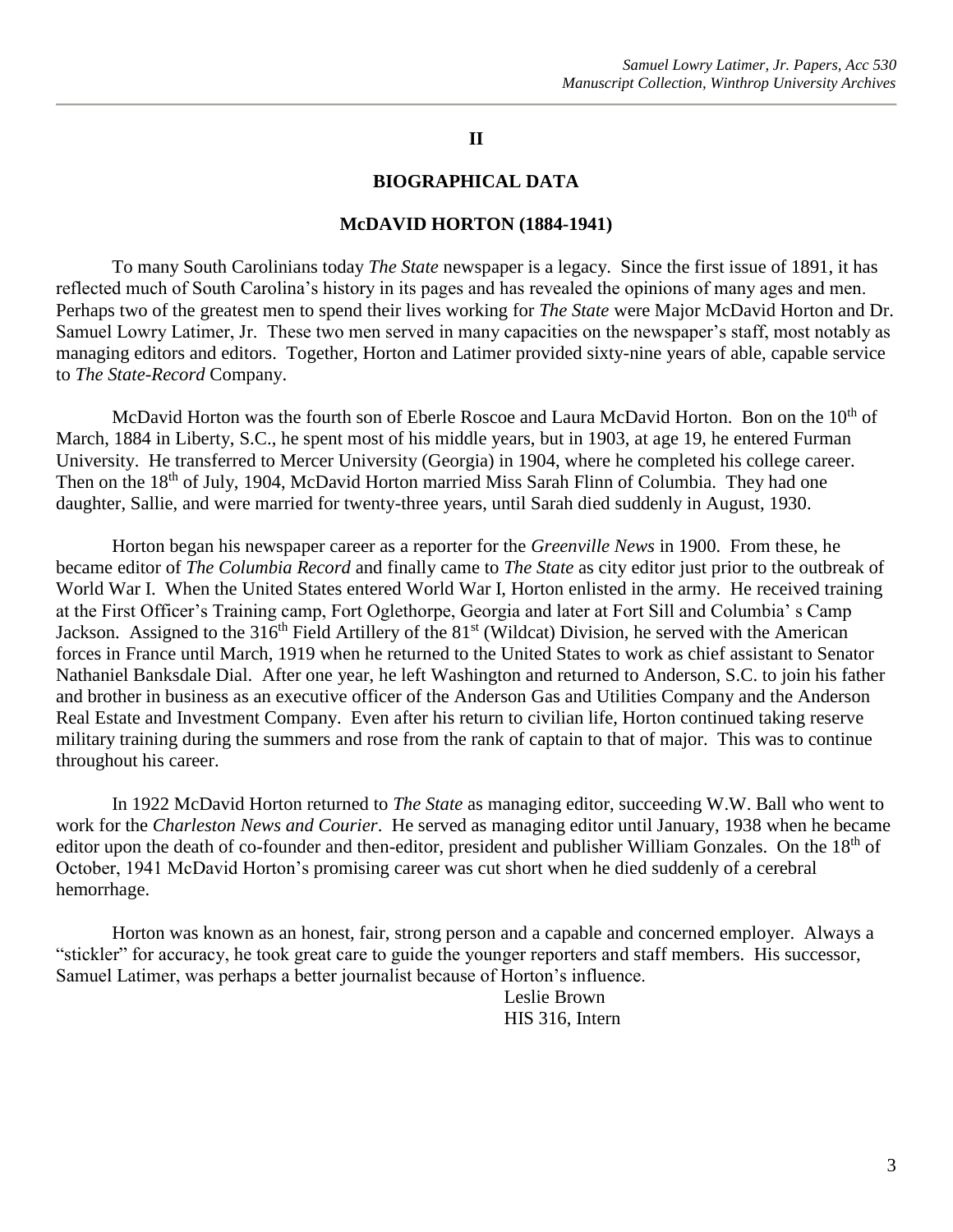# **II**

#### **BIOGRAPHICAL DATA (cont.)**

#### **SAMUEL LOWRY LATIMER, JR. (1891-1975)**

Samuel Lowry Latimer, Jr. was born on the 14<sup>th</sup> of November, 1891 in the small town of Yorkville (now York) S.C. to Samuel Lowry and Sallie Witherspoon Latimer. He grew up in Yorkville, attending school there until age fifteen, when he moved with his parents to the capitol, Columbia.

In 1907 Latimer discovered that he had enough credits to enter the University of South Carolina as a freshman, which he did, but was not able to advance to the rank of sophomore until the following September. It was then that he took the step that was to guide his life and influence so many other people. Responding to an advertisement in *The State* newspaper, he applied for a job there and was hired by Editor Frank C. Witherspoon as an office-boy for the paper's original office on Main Street. Latimer worked part-time in that job until he graduated from the University in 1915 with a Bachelor of Laws degree. (He later received a Doctorate of Letters from USC in 1948.)

After graduating from the University, Mr. Latimer returned to work for *The State*. His total career with the newspaper spanned fifty-four years. He served as a general reporter, sports writer and legislative reporter successively until the advent of World War I. When the United States entered the war in 1917, Latimer volunteered for service and was trained at the first Officer's Training Camp at Fort Oglethorpe, Georgia, from which he graduated in August, 1917. After spending about a year overseas with the  $316<sup>th</sup>$  Field Artillery of the 81<sup>st</sup> (Wildcat) Division, Latimer was discharged in July, 1919.

Upon his return to the United States, Mr. Latimer resumed his duties with *The State*. Always a conscientious hard worker, he worked his way up from reporter, to sports editor, to news editor, then to city editor. In January, 1938, William E. Gonzales died and Latimer became the managing editor of *The State* in place of McDavid Horton, who was appointed editor. The two had begun to assume many of the duties of managing editor and editor, respectively, some time before Mr. Gonzales' death so, in actuality, the change was gradual.

Horton's tragic and premature death in 1941 precipitated Samuel Latimer's promotion to the position of editor, with John A. Montgomery succeeding Latimer as *The State's* managing editor. During the height of World War II in 1943, Latimer was made publisher of the newspaper in addition to being editor. He was to serve in this dual capacity until his retirement in 1961.

Under his leadership *The State* set a journalistic record by becoming the first South Carolina newspaper to register over 100,000 subscriptions. He continued to be an active member of the Board of Directors of *The State-Record Company* until 1970.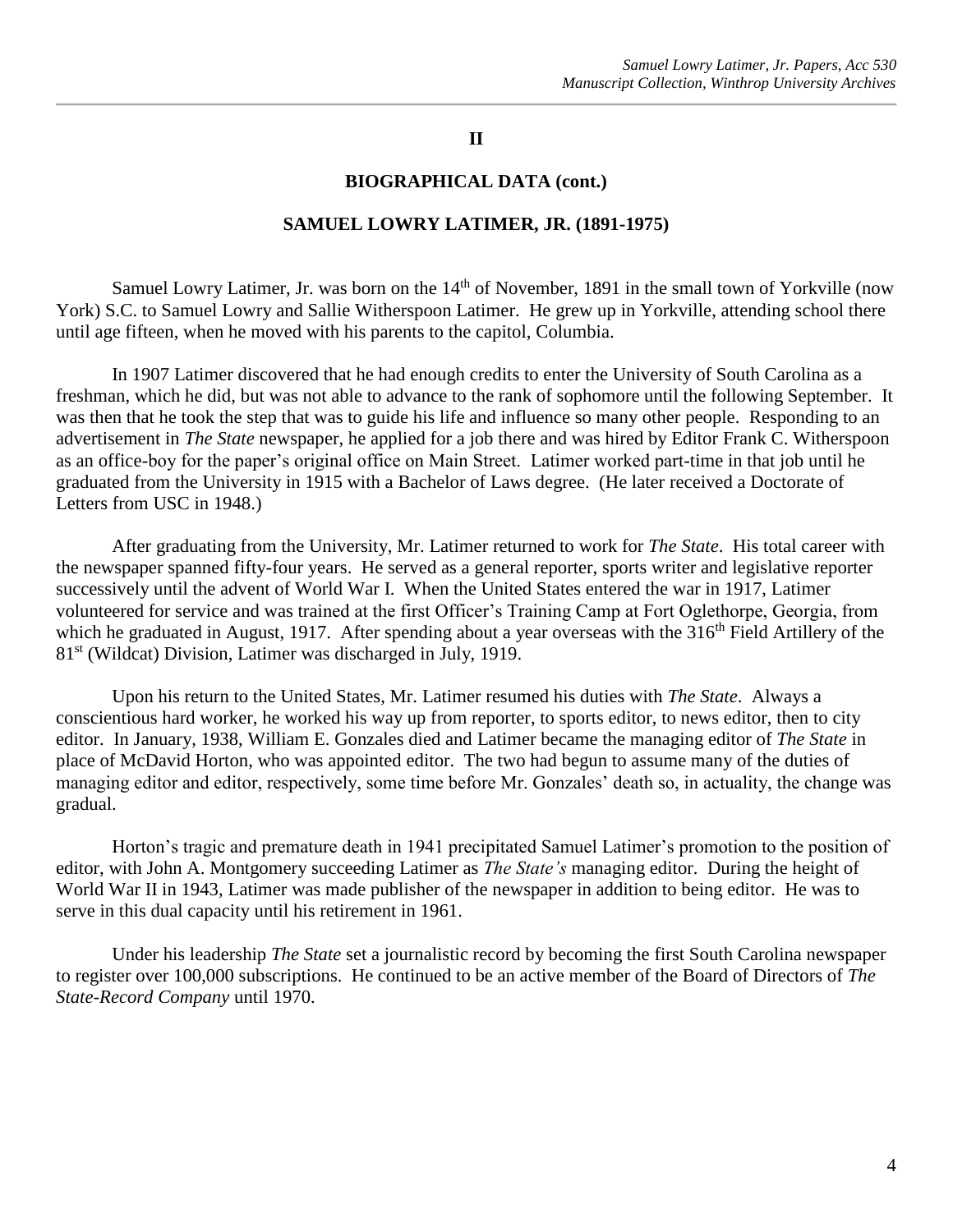# **II**

#### **BIOGRAPHICAL DATA (cont.)**

# **SAMUEL LOWRY LATIMER, JR.**

In his personal life, just as he did in his career, Samuel Lowry Latimer set precedents. Always concerned for people, he demonstrated his caring by serving many public-aide groups such as the National Commission on Chronic Illness, the South Carolina Crippled Children's Society and the Columbia chapter of the Salvation Army, of which he was the Chairman of the Board of Directors. An ardent Presbyterian, he was a member and elder of the First Presbyterian Church of Columbia and a member of the Board of the Presbyterian Home of S.C. Latimer became Vice-Chairman of the Columbia Housing Authority in 1957. When he retired from that position in 1970, he was the Senior Public Housing Commissioner in the nation. As Columbia's Public Housing Commissioner, he did a great deal to upgrade the housing of the city's less advantaged citizens, replacing many run-down tenements with efficient low-cost housing.

Just as Latimer helped to upgrade housing in Columbia, he did a lot to better post-secondary education in South Carolina by serving in advisory capacities to several of its colleges and universities. Over the years he served on the Advisory Board of Presbyterian College and the Board of Counselors of Erskine College. The University of South Carolina also claimed Latimer as a trustee of the U.S.C. Educational Foundation and a member of its development board. With his help, the University acquired much of what now constitutes its main campus.

Over the years he won numerous awards and accolades. In 1949 he was appointed to the Pulitzer Prize Jury for journalism. When he left the jury in 1959, he had served longer than any other person in its history. Latimer was also South Carolina's official representative at the 1953 inauguration ceremonies of President Dwight D. Eisenhower, when Governor Tillman was unable to attend personally. In addition to his active duty in World War I, Latimer worked with the military as the Civilian Aide to the Secretary of the Army for the Third Army of the United States and was on the general staff of The Forty and Eight Military Order of the World Wars from 1947-1948. The years 1960 and 1963 saw him honored with the Association of the U.S. Army national certificate and the Distinguished Civilian Service Medal of the U.S. Army. The list of honors continues. The fact remains that, during his lifetime, he became perhaps one of the most significant men in South Carolina's long history.

When Mr. Latimer died on the 29<sup>th</sup> of September, 1975 in Columbia's Veterans Administration Hospital, some declared it the passing of an age. Latimer was the last of the "old-time" staff members of *The State*.

> Leslie Brown HIS 316, Intern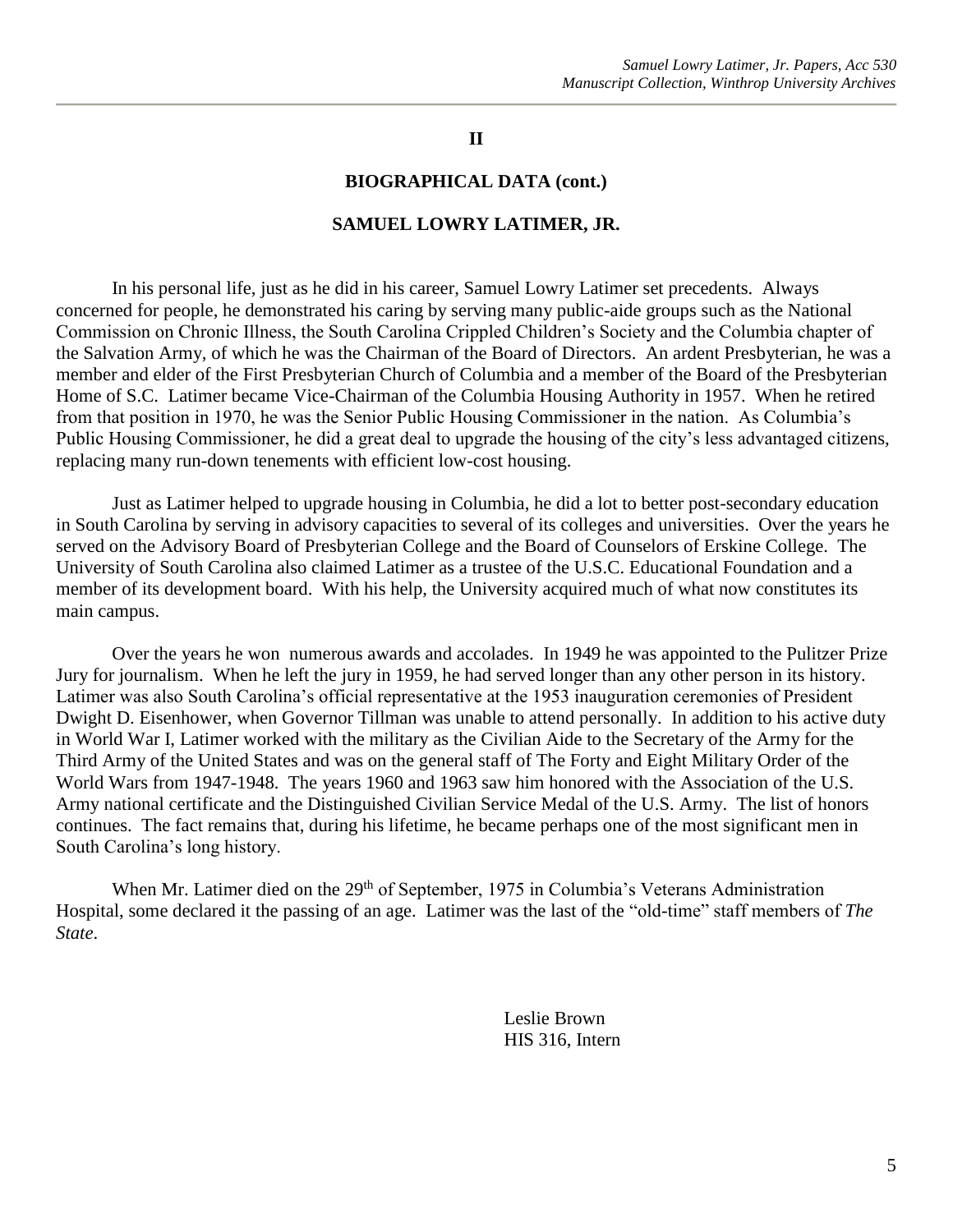# **III**

# **DESCRIPTION OF SERIES**

|                | <b>Box(es)</b> Folder(s) | <b>Series</b>                                                                                                                                                                                                                                                                                                                                                                                                                      | $Year(s)$       |
|----------------|--------------------------|------------------------------------------------------------------------------------------------------------------------------------------------------------------------------------------------------------------------------------------------------------------------------------------------------------------------------------------------------------------------------------------------------------------------------------|-----------------|
| 1              | 1                        | CORRESPONDENCE-SAMUEL L. LATIMER<br>Includes chapter critiques of <i>Three Brothers</i> : A History of <i>The State</i><br>by Mrs. Albert Drane (May) Oliphant, business correspondence, and<br>various items of personal correspondence.                                                                                                                                                                                          | 1942-1975       |
| 1              | $\overline{2}$           | CORRESPONDENCE-McDAVID HORTON<br>Consists of business correspondence from various sources, one being<br>W.W. Ball of the Charleston News and Courier and items of personal<br>correspondence.                                                                                                                                                                                                                                      | 1928-1933, nd   |
| 1              | $3-4$                    | THE STATE NEWSPAPER<br>Includes various clippings from <i>The State</i> , articles and poetry sent for<br>publication in <i>The State</i> , maps of the newspaper office (basic), and list<br>of articles and comic strips included in the newspaper and the costs for<br>running them, a copy of the Bulletin of the American Society of<br>Newspaper Editors and a copy of the American Newspaper Guild<br><b>Manual</b> (1950). | 1928-1965, nd   |
| 1              | 5                        | <b>FINANCIAL PAPERS</b><br>Includes correspondence from Boyle-Vaughn Agency (insurance<br>company), statements of security account with Merrill Lynch, car<br>repair bills, receipts and cancelled checks relating to a car accident, as<br>well as bank statements for the Housing Authority of Columbia of<br>which Mr. Latimer was acting chairperson, and various other minor<br>financial papers.                             | 1942, 1967-1973 |
| 2              | 6                        | PHOTOGRAPHS AND POSTCARDS<br>Includes photographs published in The State newspaper and various<br>postcards and prints. For listing, see appendix #1.                                                                                                                                                                                                                                                                              | nd              |
|                | 7                        | <b>EUROPEAN TOURS</b><br>Consists of a passport application, application for accreditation,<br>departure and arrival schedules, itinerary information and general<br>memorabilia from the Publishers and Editors tour of Western Europe<br>in 1947, as well as various items of memorabilia from a tour of<br>Scandinavia in June, 1970.                                                                                           | 1947, 1970      |
| $\overline{2}$ | $8-10$                   | THREE BROTHERS: A HISTORY OF THE STATE<br>Consists of galley proofs and typed sheets of the manuscript, as well as<br>a list of illustrations for the book.                                                                                                                                                                                                                                                                        | 1963            |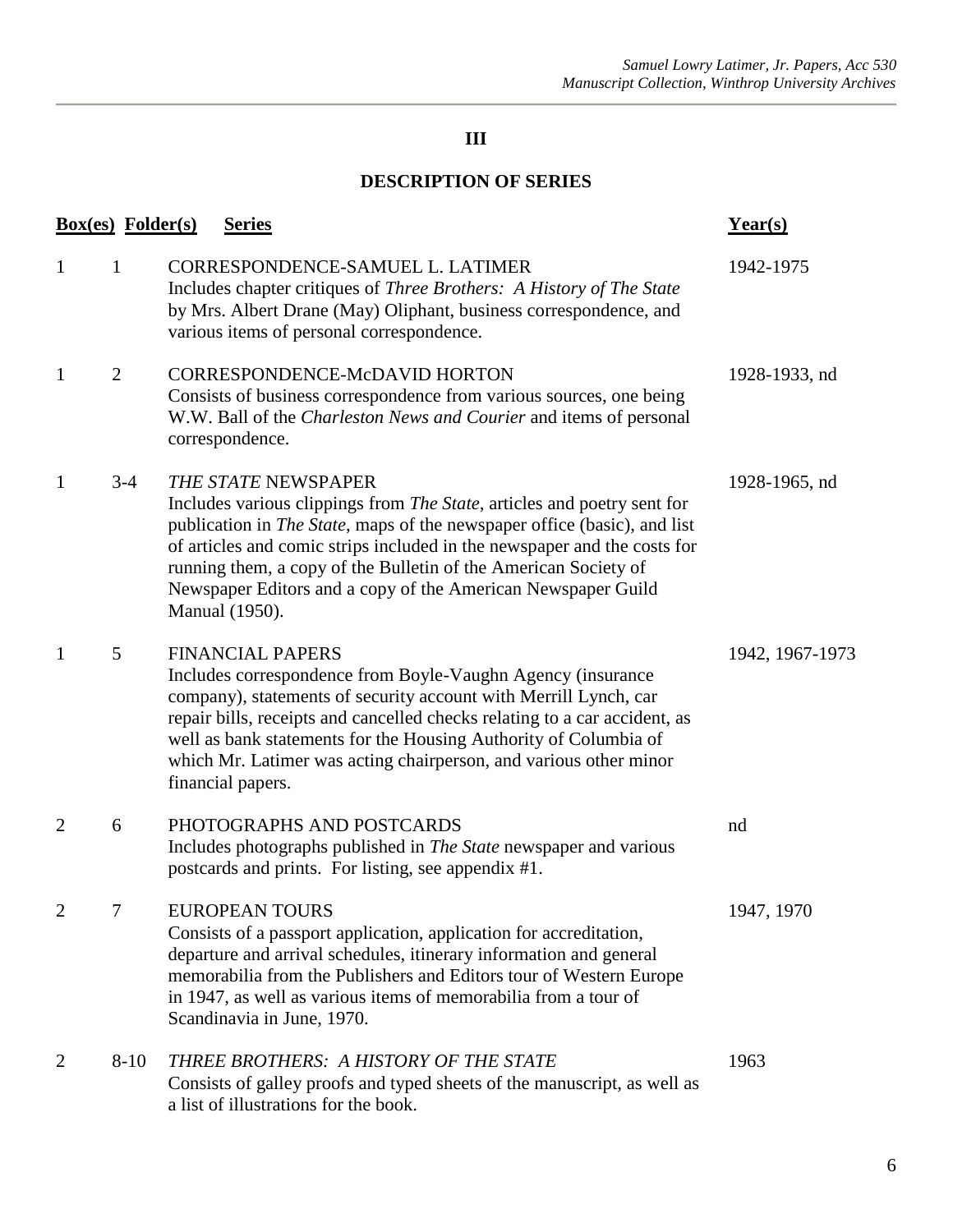# **III**

# **DESCRIPTION OF SERIES**

# **Box(es) Folder(s) Series Year(s)**

2 11 MISCELLANEOUS 1968, nd

Consists of a memo book from 1968, a Confederate Memorial Literary Society membership card, brochures on Aiken, S.C. and the Lexington Water Company, several articles from the *N.Y. Times Magazine* and various incomplete typed articles.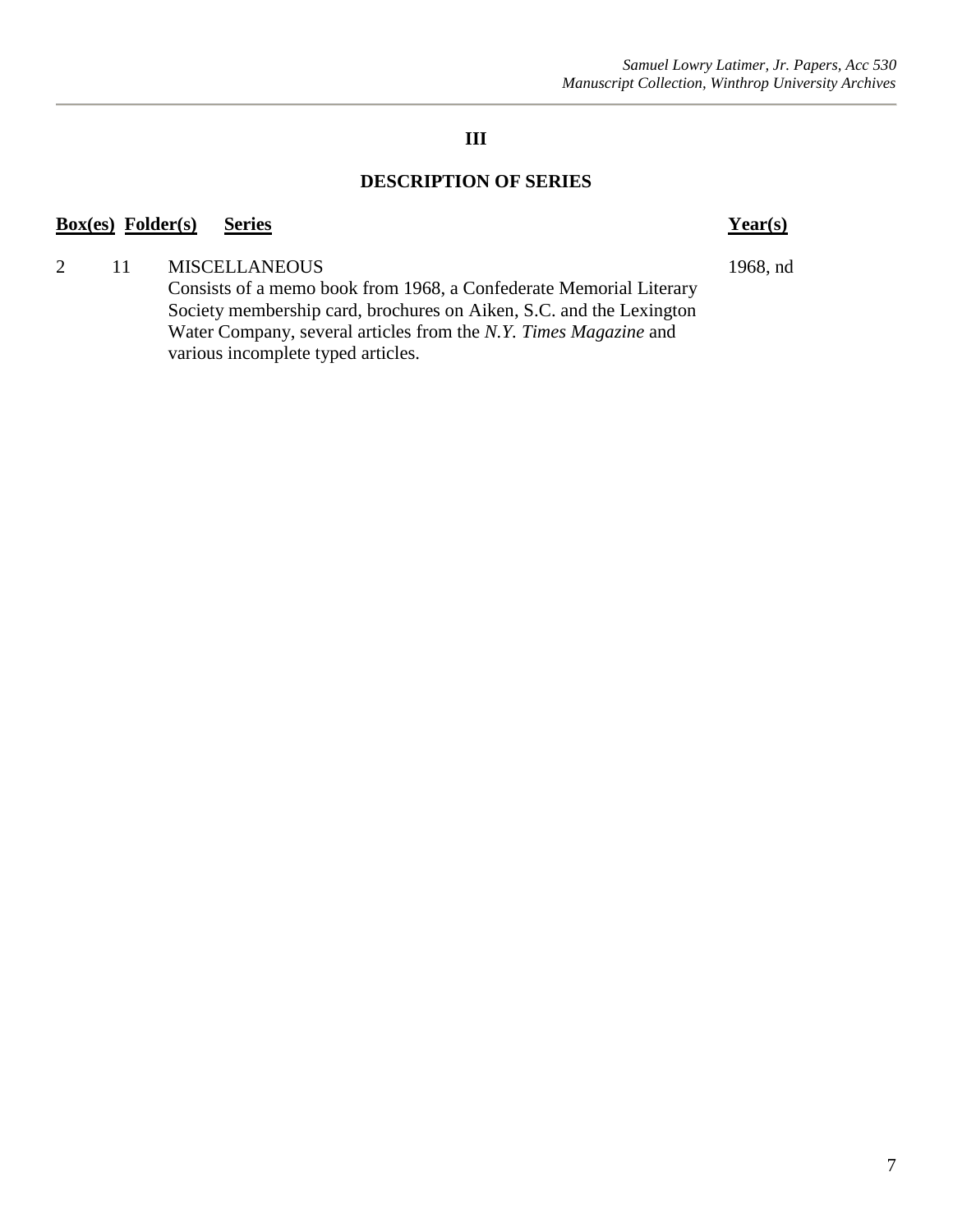# **APPENDIX #1**

# **PHOTOGRAPHS & POSTCARDS (Box 2, Folder 6)**

#### INDIVIDUAL PHOTOGRAPHS

- 1. Margaret Cornwall Delegate to the National Zeta Tau Alpha Convention in Pasadena, California-Chester, S.C.
- 2. Mrs. Julian Dusenbury Delegate to the Democratic National Convention, June, 1932.
- 3. Major General Johnson Hagood Commander, 4<sup>th</sup> Army, Pacific and Northwest coasts, 1932.
- 4. Colonel William Curry Harllee, U.S.M.C. author of *Kinfolks* Dillon County, S.C. (photograph, print, and print plate)
- 5. Samuel Lowry Latimer and second image of a balcony and mountain range labeled "Mr. Latimer"
- 6. Lander Queen (?)
- 7. H.K. Job "The Birdman"
- 8. Grace Limpkin author of *To Make My Bread*
- 9. W.M. Manning (pilot?)
- 10. Clarice McLendon Timmonsville, S.C.
- 11. Brigadier General Perry L. Miles, U.S.A. Commander of the 31<sup>st</sup> Infantry, WWI 1932.
- 12. Governor Benjamin Meek Miller Alabama
- 13. \_\_\_\_\_\_\_\_\_\_\_\_\_\_\_\_\_\_Morgenthau
- 14. T. Gilbert Pearson, L.L.D. President of the National Association of Audubon Societies, New York City, 1930.
- 15. Daniel C. Roper Secretary of Commerce
- 16. Miss \_\_\_\_\_\_\_\_\_\_\_\_ Redmond
- 17. Isobel Smith daughter of Senator Ellison D. Smith, Washington, D.C.
- 18. Isabel Guy Witherspoon graduate of Winthrop University, 1930. Clinton, S.C.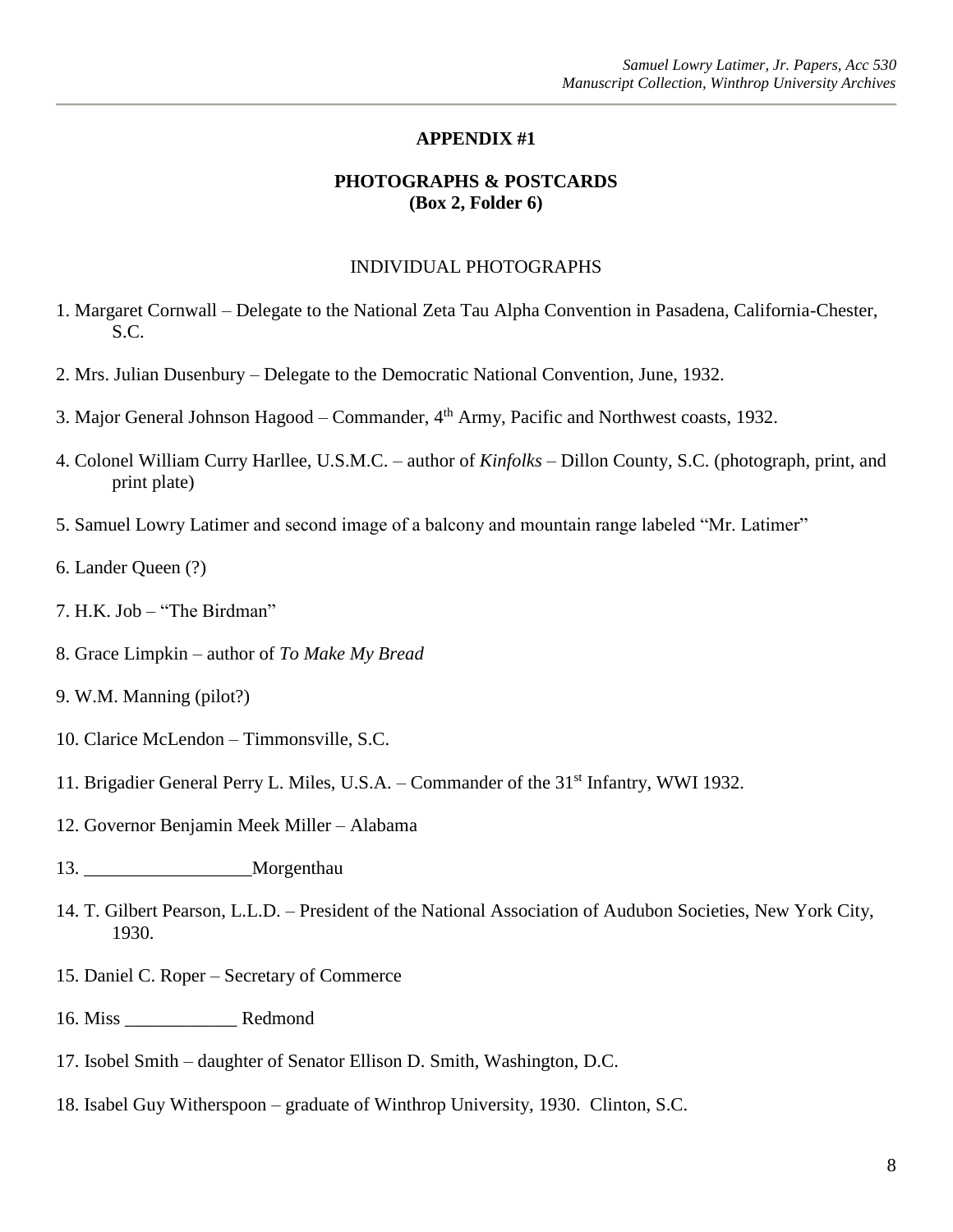# **APPENDIX #1 (cont.)**

# **PHOTOGRAPHS & POSTCARDS (Box2, Folder 6)**

19. Oscar H. Wilson – Commissioner of an American Legion Post.

20. Ellen Tarrant Woods – Lynchburg, S.C.

# WEDDING PICTURES

21. Lieutenant & Mrs. John A. Hollowell (Doris Gasque)

22. Mrs. S.A. Lee, 17 November, 1929

23. Mrs. C.M. Marshall, Jr.

24. Mrs. Angus Guy McGinnis (Caroline Douglas) – Crawfordville, GA.

25. Miss Millie Zimmerman

#### LOCATIONS

- 26. Memorial Auditorium (Byrnes) Winthrop University.
- 27. Entrance to the Roosevelt Bird Sanctuary Oyster Bay, R.I.
- 28. Methodist Church
- 29. Airfield, Hartsville, S.C.
- 30. Belle Isle Plantation Georgetown, S.C.
- 31. Marion, S.C. Rainbow float in Shrine Parade.

# GROUP PICTURES

32. State House – Gov. and Mrs. James F. Byrnes, Harry Fair, Grace Annette Dupre

33. Winners of the first state cotton contest with Extension Service officials and William E. Gonzales (editor and president of *The State*) – B.R. Smith, Edgefield, Dr. W.W. Long, director of the Clemson Extension Service, William E. Gonzales, George T. Swearingen, Trenton, E.M. Arant, Pageland, Jesse Adams, McColl, John L. Everett, Jr., Bennettsville, Jasper Fletcher, McColl, D.W. Watkins, Assistant director of the extension service program, Clemson College.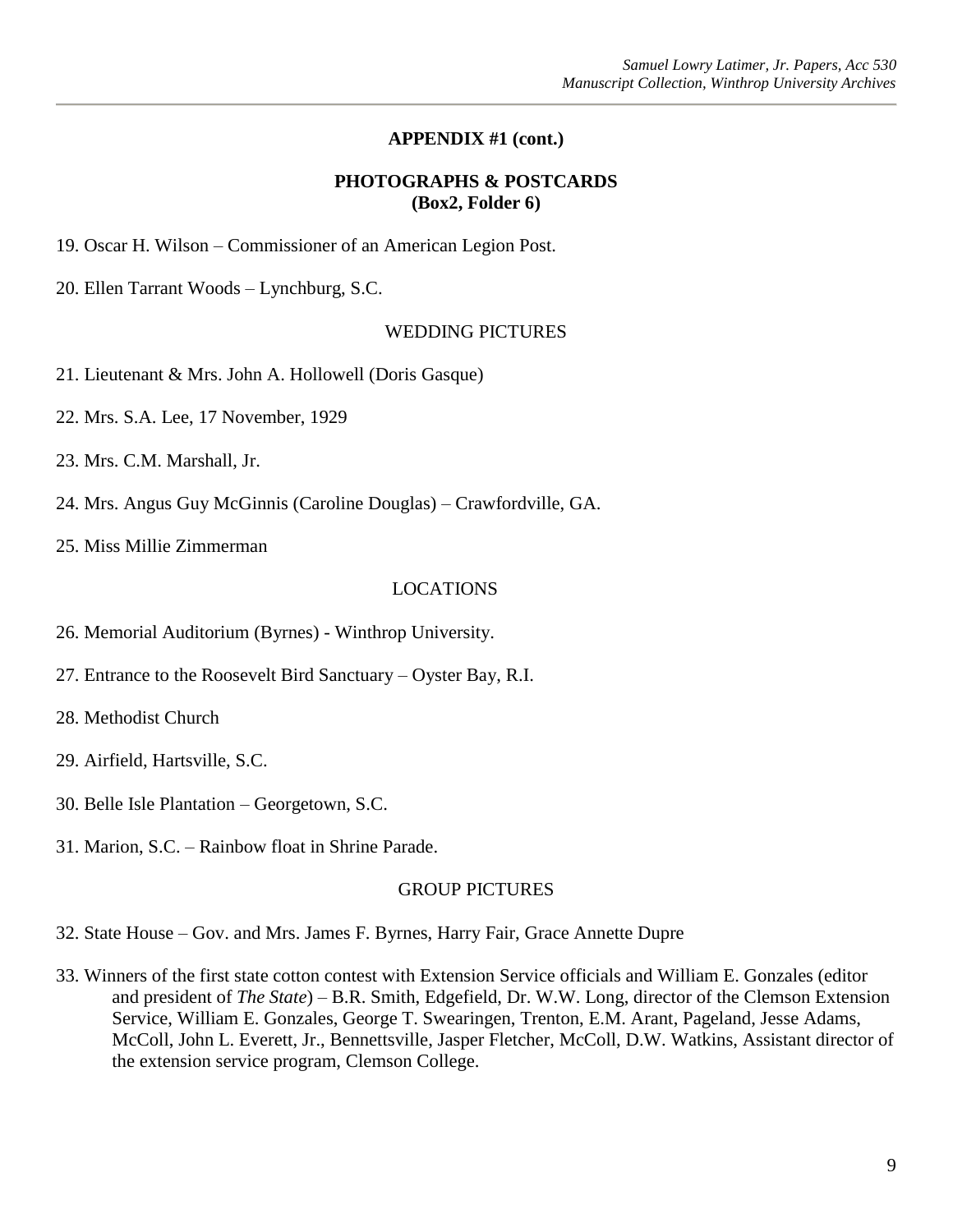# **APPENDIX #1 (cont.)**

# **PHOTOGRAPHS & POSTCARDS (Box 2, Folder 6)**

# POST CARDS

34. New High School

- 35. In the Pines Home of Judge C.A. Woods
- 36. Marion Public Library
- 37. Hotel Marion opened on Tuesday, 12 May, 19\_\_
- 38. Marion National Bank
- 39. "Rainbow" Theatre
- 40. Marion's Post Office
- 41. Marion at junction of Main and Godbold streets
- 42. Aiken, S.C. postcard packet

#### MISCELLANEOUS

- 43. Corporal Donald L. Truesdale Non Commissioned Marine Corps officer who served in the Guardia National, decorated for bravery in Nicaragua.
- 44. Smallest broadcasting generator room in the world.
- 45. Tee Forest Park construction of the rearing pools.
- 46. Antelope herd at a water hole on the Charles Sheldon Wild Life Refuge, N.W. Nevada.
- 47. Copy of one of the illustrations from "Black Genesis" by Samuel Gaillard Stoney and Gertrude Matthews Shelby.
- 48. Harry Ogden copy of sketch entitled "South Carolina The November Election The Deadlock in the State Legislature at Columbia."
- 49. Prints of the Gonzales brothers Ambrose Elliott, Narciso Gener, and William Elliott Gonzales.
- 50. Silhouette by Carew Rice to McDavid Horton (1933).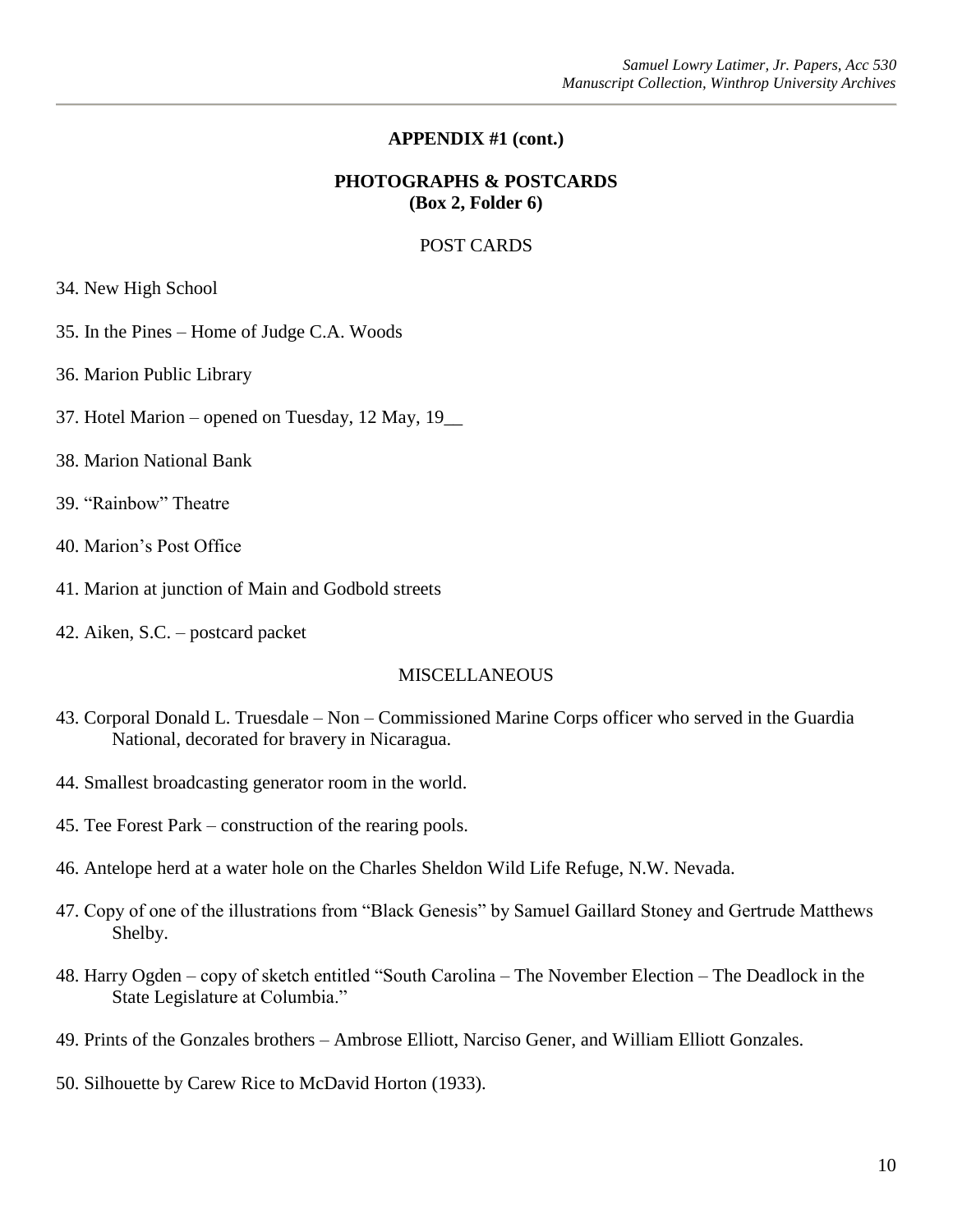# **APPENDIX #1 (cont.)**

# **PHOTOGRAPHS & POSTCARDS (Box 1, Folder 6)**

- 51. Lucy Kirkland (June 19, 1933)
- 52. Mr. and Mrs. King
- 53. Salley
- 54. Miss Grace Summer (sp.?), United Daughters of the Confederacy (UDC), December 5, 1929.
- 55. Benet Godfrey, Senior Music Club
- 56. Riggs Hall, Engineering Building, Clemson College (Printing Block)
- 57. Grantland Rice (Printing Block)
- 58. Unknown Bridge with Steamer Ship passing underneath.